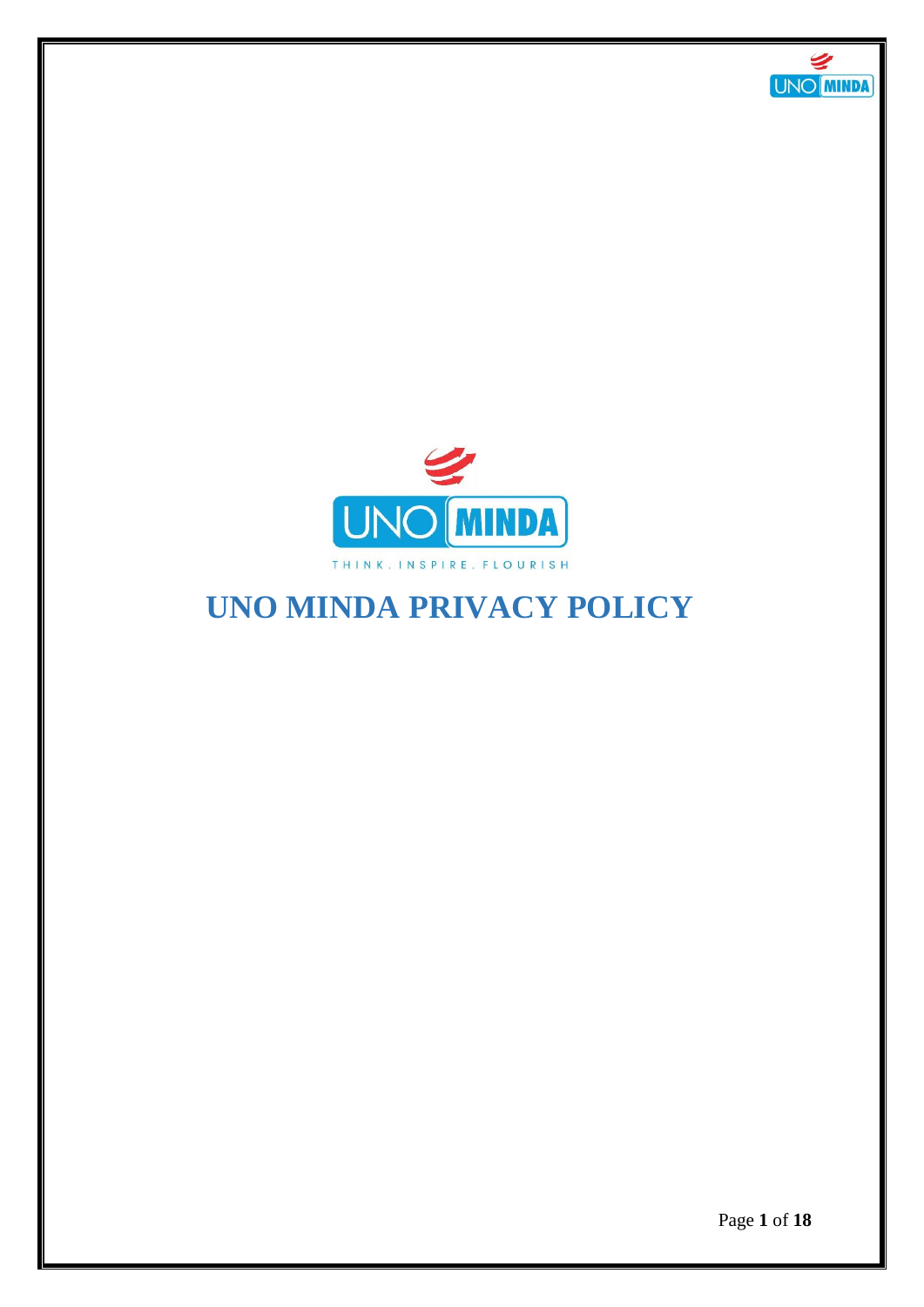

# **Contents**

| 2.           | OUR COMMITMENT TOWARDS PROTECTING PERSONAL INFORMATION  4             |  |  |  |  |
|--------------|-----------------------------------------------------------------------|--|--|--|--|
| 3.           |                                                                       |  |  |  |  |
| $\mathbf{4}$ |                                                                       |  |  |  |  |
| 5.           | WHAT DATA DO WE COLLECT OR PROCESS ABOUT YOU, AND FOR WHAT PURPOSE? 5 |  |  |  |  |
| 6.           |                                                                       |  |  |  |  |
| 7.           |                                                                       |  |  |  |  |
| 8.           |                                                                       |  |  |  |  |
| 9.           |                                                                       |  |  |  |  |
| 10.          |                                                                       |  |  |  |  |
|              |                                                                       |  |  |  |  |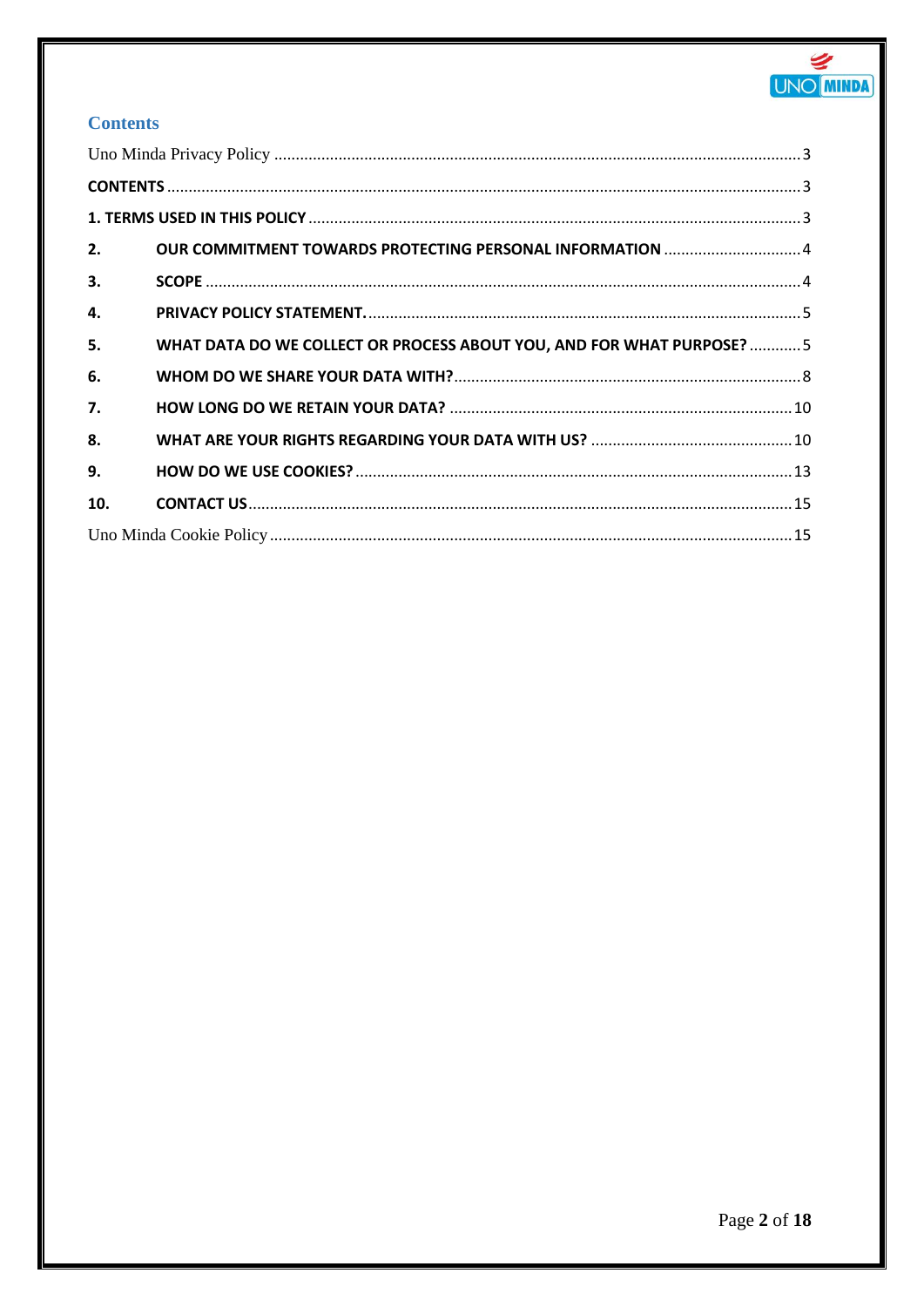

# <span id="page-2-0"></span>**Uno Minda Privacy Policy**

1. Date created: 3 May 2022

By accessing this website and/or by availing any of the services, you agree to the terms of this Data Privacy and Protection Policy.

#### <span id="page-2-1"></span>**CONTENTS**

- 1. Terms used in this policy
- 2. About this policy
- 3. Our commitment towards protecting personal information
- 4. What data do we collect about you, and for what purpose?
- 5. Whom do we share your data with?
- 6. How long do we retain your data?
- 7. What are your rights regarding your data with us?
- 8. How do we use cookies?
- 9. Contact us

# <span id="page-2-2"></span>**1. TERMS USED IN THIS POLICY**

In this Data Privacy and Protection Policy:

- "GDPR" means the EU General Data Protection Regulation.
- "Personal Data" means any information relating to an identified or identifiable natural person.
- "Policy" means this Data Privacy and Protection Policy.
- "Service" refers to a service that Uno Minda' provides, for a fee or gratis. You are using our Service when you actively sign up or sign in to get access to any Service provided by us.
- "we", "us", "our", and "Uno Minda" refer to Minda Industries Limited and its group companies in India and outside India.
- "Website" refers to websites of Minda Industries Limited and its group companies. You are using our "website" when you are visiting our website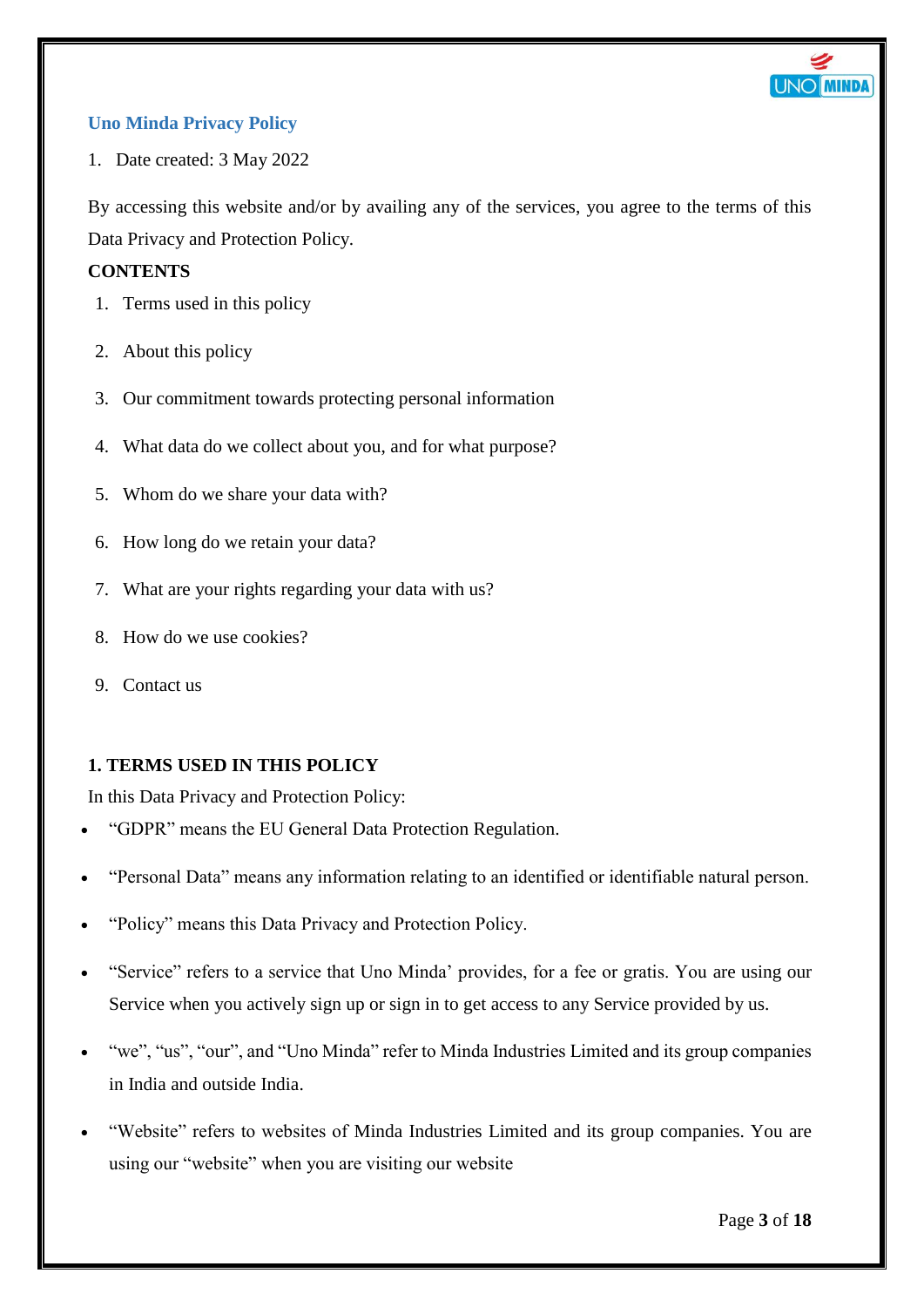

"you" refers to you, as a user or subscriber of the services provided by us.

#### <span id="page-3-0"></span>**2. OUR COMMITMENT TOWARDS PROTECTING PERSONAL INFORMATION**

Minda Industries Limited and its group companies, hereinafter referred to as the "Company" or "Uno Minda", is committed to keeping your personal data private. We are committed to safeguarding the privacy of our website visitors and service users. The Privacy Statement ("Statement") enumerated below, provides information that we gather through the Service, how we use such information, and the steps we take to protect such information. By visiting the Site, or by purchasing or using the Service, you accept the privacy practices described in this Policy.

Our commitment to protecting privacy goes beyond the minimum legal and regulatory requirements. We strive for best-in-class data protection and privacy management, which requires a sound data privacy governance structure and effective data privacy compliance and best practices program to ensure that we meet ever-changing and increasingly-complex regulatory standards and all contractually agreed privacy obligations.

We use cookies on our website. Insofar as those cookies are not strictly necessary for the provision of our website and services, we will ask you to consent to our use of cookies when you first visit our website. Please link to Cookies Policy

# <span id="page-3-1"></span>**3. SCOPE**

This Policy applies where we are acting as a data controller with respect to the personal data of our website visitors and service users; in other words, where we determine the purposes and means of the processing of that personal data.

This Policy applies to all the Company-owned websites, domains, and services and those of our wholly owned subsidiaries ("the Company sites or services"), except that a privacy policy or statement specific to a particular the Company service or program may supersede or supplement this Privacy Policy Statement.

Personal information concerning the Company and its customers, including outsourcing and other services clients, business partners, employees, former employees, and applicants for employment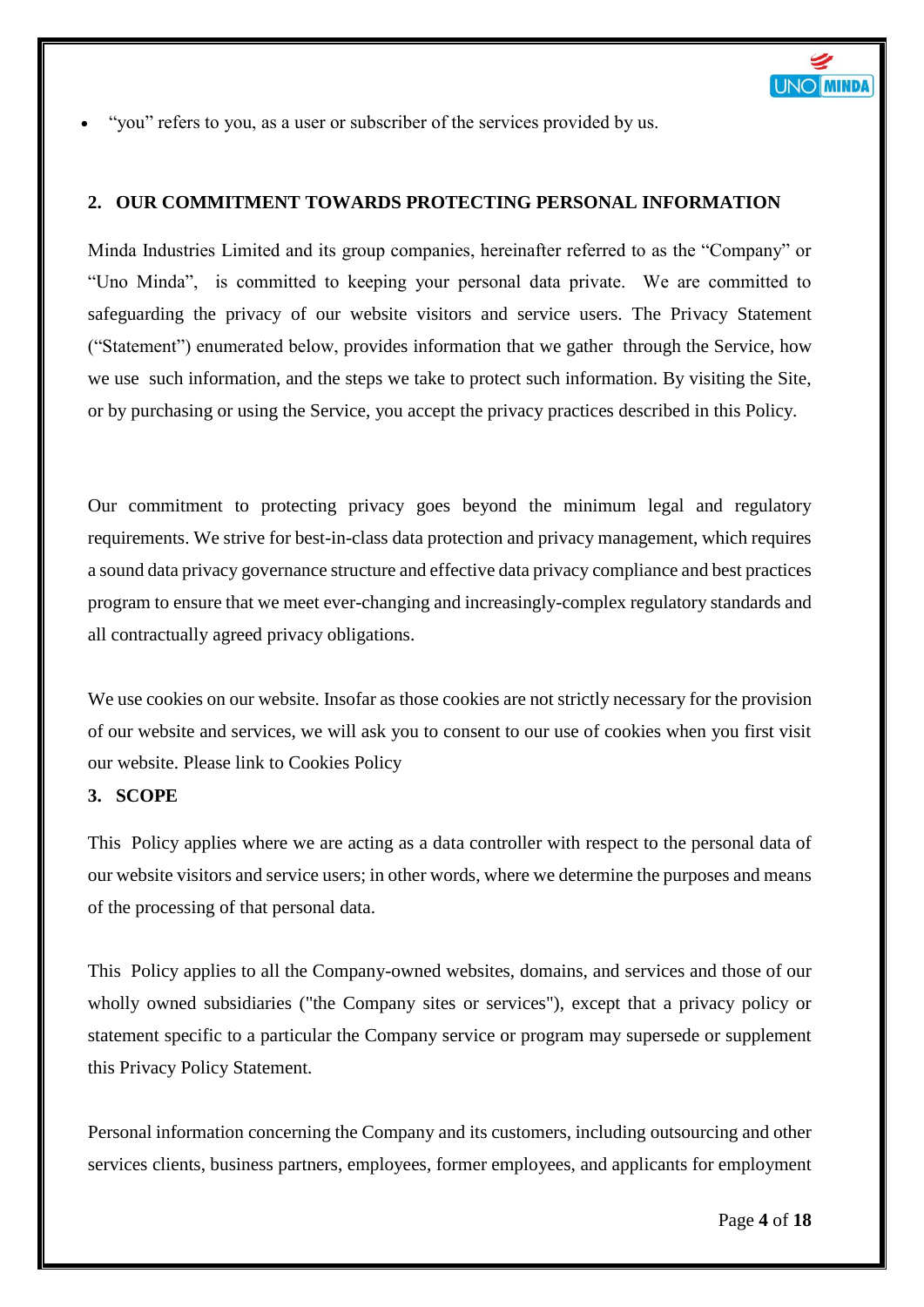

("covered individuals") collected and processed offline is also governed by this Privacy Policy Statement except where the contract with a covered individual defines different requirements which will take precedence over this Privacy Policy Statement.

# <span id="page-4-0"></span>**4. PRIVACY POLICY STATEMENT.**

Your privacy is important to us. We will use your personal information only in the manner set out in this Policy. We act in accordance with the applicable data protection laws, including GDPR. We are committed to safeguarding the privacy of our website visitors, clients, prospects, and research participants.

This Policy sets out how we deal with your personal information.

Our commitment towards protecting your personal information includes the following obligations:

- We promise to protect your privacy and treat the information you give us as confidential.
- The information you provide to us will be used by us only for the purpose for which it was sought.
- We will not release your personal information to any third party without your consent unless such disclosure is required by any law, rule or regulation or was in response to a valid order of a court or authorized agency of government or other legal process.
- We will never try to sell you anything and we will never sell your personal data to anyone.
- Your decision to provide or not to provide any information will be respected without question.

# <span id="page-4-1"></span>**5. WHAT DATA DO WE COLLECT OR PROCESS ABOUT YOU, AND FOR WHAT PURPOSE?**

 **We may process data about your use of our website and services ("usage data").** The usage data may include your IP address, geographical location, browser type and version, operating system, referral source, length of your visit, page views and website navigation paths, as well as information about the timing, frequency and pattern of your Service use. The source of the usage data is our analytics tracking system. In addition, we may use third-party analytics tracking services such as Google Analytics and Facebook Pixel. This usage data may be processed for the purposes of analyzing the use of the Website and Services in order to improve our performance metrices, and for communicating with you. The legal basis for this processing is your consent as per Article  $6(1)(a)$  of the GDPR. In some cases, the legal basis for this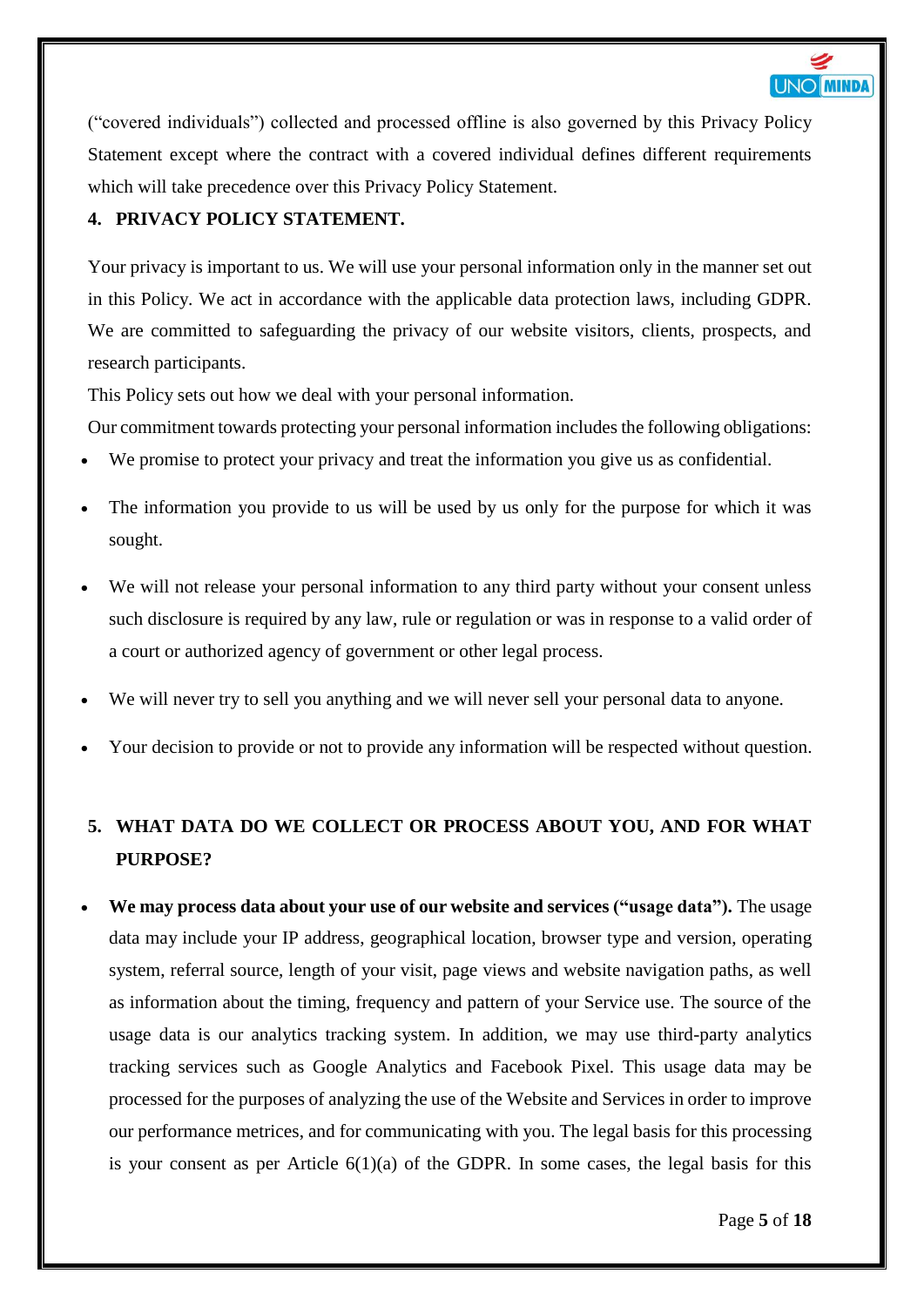

processing is our legitimate interests, namely monitoring and improving our Website and Services.

- **We may process your data that is provided to us during the course of our surveys ("response data").** The response data may include your name, age, area of residence, email address, your responses to the questions that we may ask you. The source of the response data is you. The response data may be processed for the purposes of providing our services, ensuring the integrity of our operations and processes, maintaining back-ups of our databases, and for communicating with you. The legal basis for this processing is your consent.
- **We may process your information included in your personal profile on our website ("profile data").** The profile data may include your name, address, telephone number, email address, profile pictures, gender, date of birth, relationship status, interests and hobbies, educational details and employment details. The profile data may be processed for the purposes of enabling and monitoring your use of our website and services and for communicating with you. The legal basis for this processing is your consent. In some cases, the legal basis for this processing is our legitimate interests, namely the proper administration of our Website and Services.
- **We may process your personal data that are provided in the course of the use of our Services ("service data").** The service data may include your name, address, telephone number, email address. The source of the service data is you or your employer. The service data may be processed for the purposes of providing our Services, ensuring the security of our Website and Services, maintaining back-ups of our databases, and for communicating with you. The legal basis for this processing is your consent. In some cases, the legal basis for this processing is our legitimate interests, namely the proper administration of our Website and business. In some cases, the legal basis for this processing is the performance of a contract between you and us and/or taking steps, at your request, to enter into such a contract.
- **We may process information that you post for publication on our Website or through our Services ("publication data").** The publication data may be processed for the purposes of enabling such publication and administering our Website and Services. The legal basis for this processing is your consent. In some cases, the legal basis for this processing is our legitimate interests, namely the proper administration of our Website and business. In some cases, the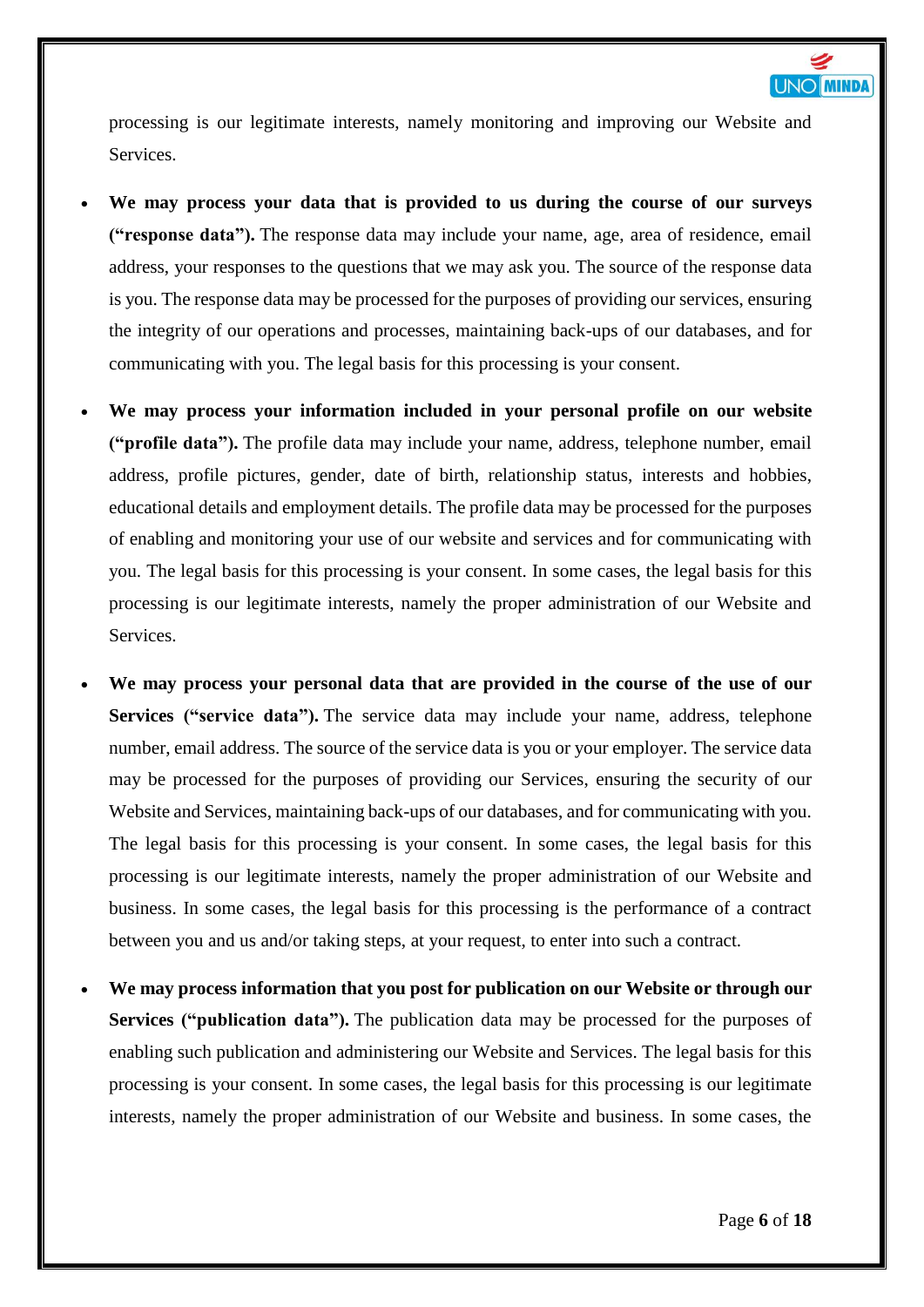

legal basis for this processing is the performance of a contract between you and us and/or taking steps, at your request, to enter into such a contract.

- **We may process information contained in any enquiry you submit to us regarding goods and/or services ("enquiry data").** The enquiry data may be processed for the purposes of offering, marketing and selling relevant goods and/or services to you and for and for communicating with you. The legal basis for this processing is your consent.
- **We may process information relating to our customer relationships, including customer contact information ("customer relationship data").** The customer relationship data may include your name, your employer, your job title or role, your contact details, and information contained in communications between us and you or your employer. The source of the customer relationship data is you or your employer. The customer relationship data may be processed for the purposes of managing our relationships with customers, communicating with customers, keeping records of those communications, promoting our products and services to customers, and for communicating with you. The legal basis for this processing is your consent. In some cases, the legal basis for this processing is our legitimate interests, namely the proper administration of our Website and business. In some cases, the legal basis for this processing is the performance of a contract between you and us and/or taking steps, at your request, to enter into such a contract.
- **We may process information relating to transactions, including purchases of goods and services, that you enter into with us and/or through our website ("transaction data").** The transaction data may include your contact details, your banking details, your credit card details and the transaction details. The transaction data may be processed for the purpose of supplying the purchased goods and services, keeping proper records of those transactions, and for communicating with you. The legal basis for this processing is your consent. In some cases, the legal basis for this processing is our legitimate interests, namely the proper administration of our business. In some cases, the legal basis for this processing is the performance of a contract between you and us and/or taking steps, at your request, to enter into such a contract.
- **We may process information that you provide to us for the purpose of subscribing to our email notifications and/or newsletters ("notification data").** The notification data may be processed for the purposes of sending you the relevant notifications and/or newsletters, and for communicating with you. The legal basis for this processing is your consent.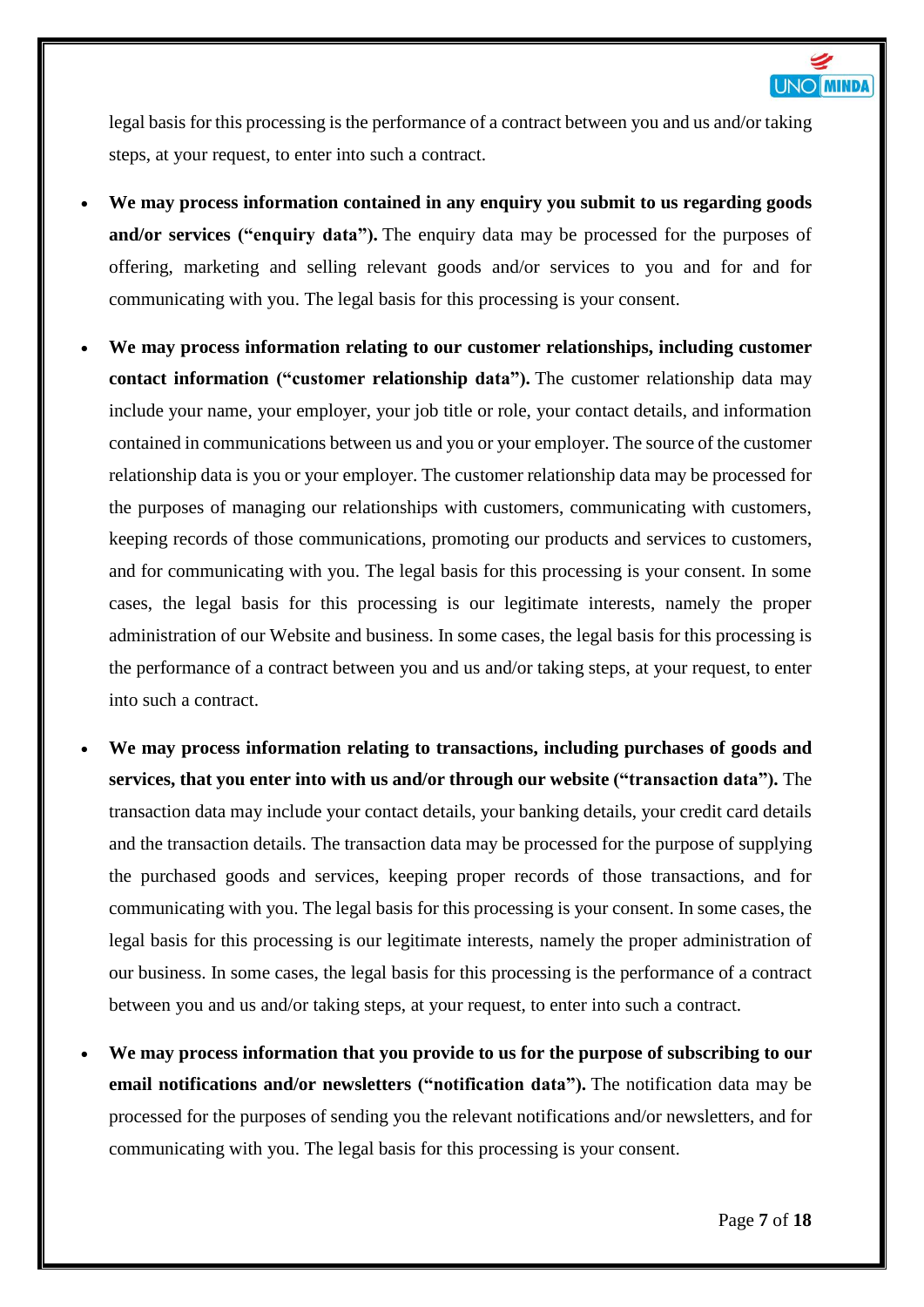

 **We may process information contained in or relating to any communication that you send to us ("correspondence data").** The correspondence data may include the communication content and metadata associated with the communication. Our website will generate the metadata associated with communications made using the website contact forms. The correspondence data may be processed for the purposes of communicating with you and recordkeeping. The legal basis for this processing is your consent. In some cases, the legal basis for this processing is our legitimate interests, namely the proper administration of our Website and business and communications with our business counterparts.

In addition to the specific purposes for which we may process your personal data set out in this Section, we may process any of your personal data identified in this Policy where necessary for:

- the establishment, exercise or defence of legal claims, whether in court proceedings or in an administrative or out-of-court procedure. The legal basis for this processing is our legitimate interests, namely the protection and assertion of our legal rights, your legal rights and the legal rights of others.
- the purposes of obtaining or maintaining insurance coverage, managing risks, or obtaining professional advice. The legal basis for this processing is our legitimate interests, namely the proper protection of our business against risks.
- compliance with a legal obligation to which we are subject, or in order to protect your vital interests or the vital interests of another natural person.

# <span id="page-7-0"></span>**6. WHOM DO WE SHARE YOUR DATA WITH?**

- We may disclose your personal data to **any of our employees, officers, and agents** as long as such disclosure is reasonably necessary for the purposes, and on the legal bases, set out in this Policy.
- We may disclose your personal data to **any member of our group of companies** (this means our ultimate holding company and all its subsidiaries and joint venture partners) with appropriate safeguards as long as such disclosure is reasonably necessary for the purposes, and on the legal bases, set out in this Policy.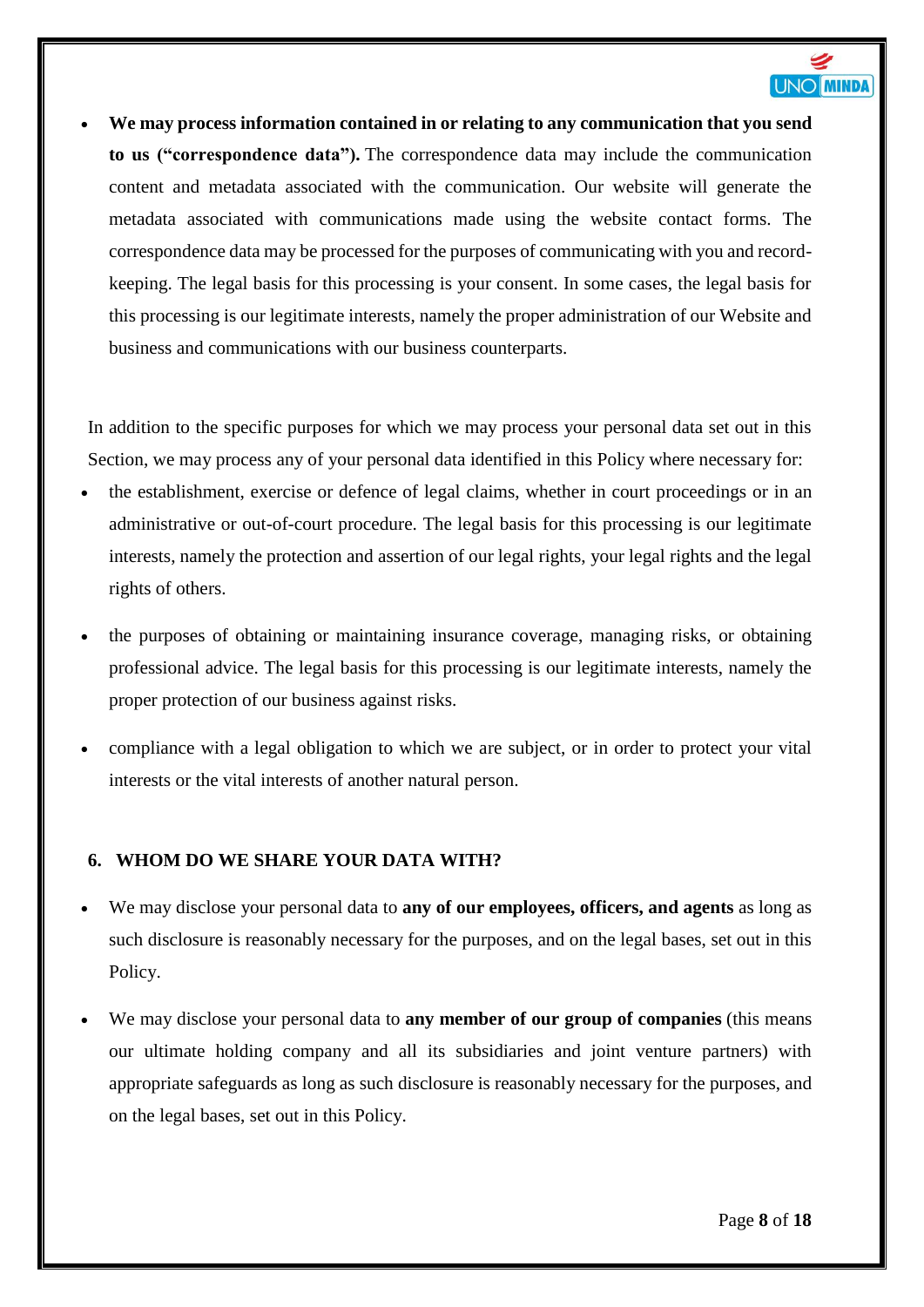

- We may disclose your personal data to **our insurers and professional advisers** with appropriate safeguards as long as such disclosure is reasonably necessary for the purposes of obtaining or maintaining insurance coverage, managing risks, obtaining professional advice, or the establishment, exercise or defence of legal claims, whether in court proceedings or in an administrative or out-of-court procedure and for protecting other legitimate interest of the Company.
- We may disclose your personal data to **our suppliers or subcontractors** as long as such disclosure is reasonably necessary for providing Services to you.
- Financial transactions relating to our Website and Services may be handled by **our payment services providers**. We will share transaction data with our payment services providers only to the extent necessary for the purposes of processing your payments, refunding such payments and dealing with complaints and queries relating to such payments and refunds.
- We may disclose your personal data to **third party suppliers of goods and services** with appropriate safeguards for the purpose of enabling them to contact you so that they can offer, market and sell to you the relevant goods and/or services.
- In addition to the specific disclosures of personal data set out in this Section, we may disclose your personal data where such disclosure is necessary for compliance with a legal obligation to which we are subject, or in order to protect your vital interests or the vital interests of another natural person. We may also disclose your personal data where such disclosure is necessary for the establishment, exercise or defence of legal claims, whether in court proceedings or in an administrative or out-of-court procedure.

We will not sell, share, rent or otherwise intentionally transfer your name, address, telephone number or e-mail address to market research companies, direct marketing companies or anyone else. The only exceptions when we may disclose your personal information to third parties are as follows:

- You request us to share, or consent to us sharing, your data with the third parties for a specified purpose
- We provide your responses to a third party who is contractually bound to keep the information confidential and use it only for research or statistical purposes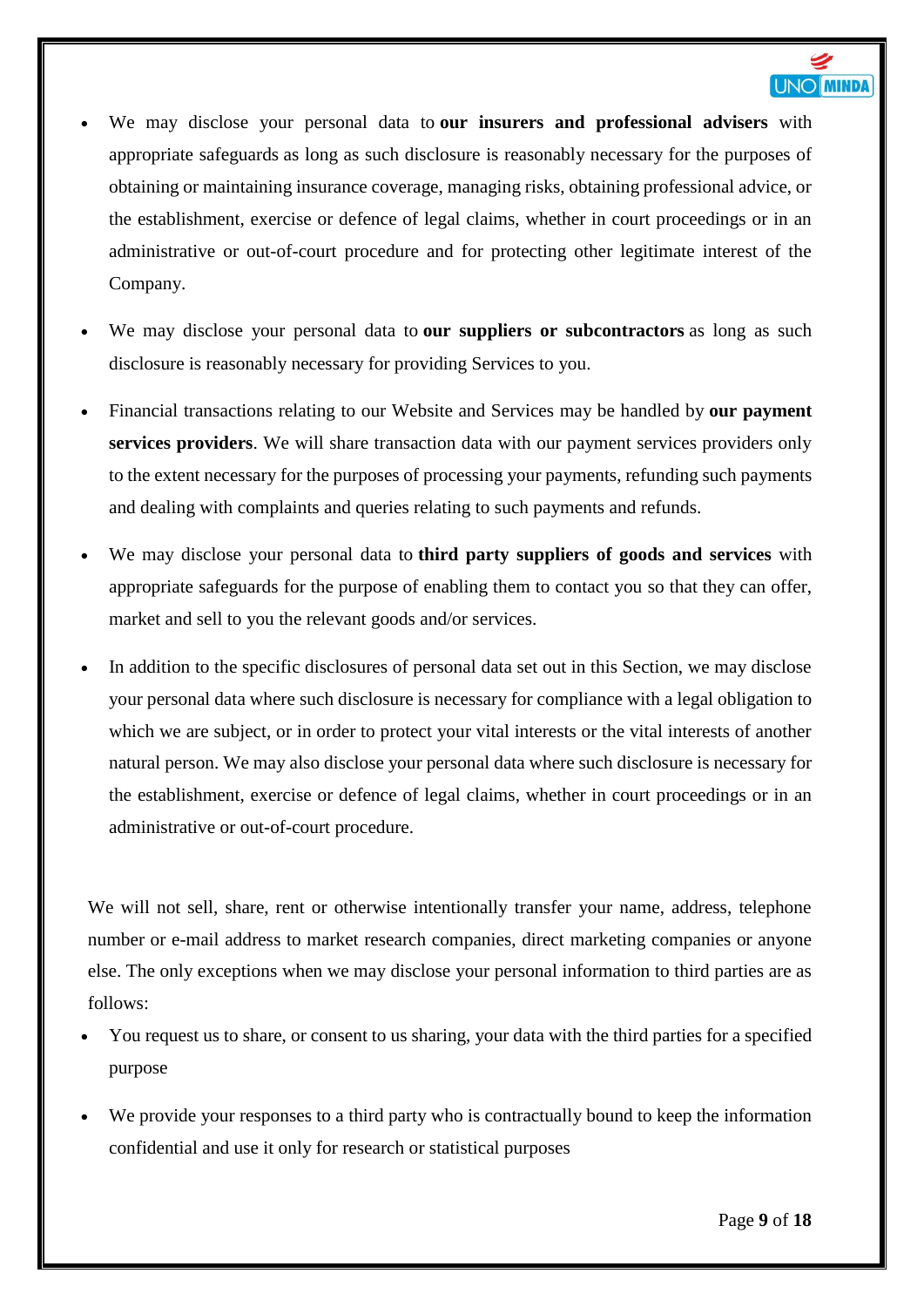

 In the rare but possible circumstance that the information is subject to disclosure pursuant to judicial or other government subpoenas, warrants, orders or for similar legal or regulatory requirements.

## <span id="page-9-0"></span>**7. HOW LONG DO WE RETAIN YOUR DATA?**

Your Personal Data processed by Uno Minda are kept for no longer than is necessary for the purposes for which the Personal Data are processed in line with legal, regulatory or statutory obligations. At the expiry of such periods, your Personal Data will be deleted or archived to comply with legal retention obligations or in accordance with applicable statutory limitation periods.

In some cases, it is not possible for us to specify in advance the periods for which your personal data will be retained. In such cases, we will determine the period of retention based on the following criteria:

|                  | <b>Sr. No. Category of Data</b> | Factors on which period of retention will be based                               |
|------------------|---------------------------------|----------------------------------------------------------------------------------|
| 1.               | Usage data                      | Parameters of usage being analysed                                               |
| 2.               | Response data                   | Terms of Service under which the response is solicited                           |
| 3.               | Profile data                    | Nature of utilization of profile.                                                |
| $\overline{4}$ . | Service data                    | Nature of Service; covenants of Service contract                                 |
| 5.               | Publication data                | Means of publication; citation of publication in other works                     |
| 6.               | Enquiry data                    | Means of enquiry; nature of Service enquired for                                 |
| 7.               |                                 | Customer relationship data Nature of relationship; covenants of Service contract |
| 8.               | Transaction data                | Nature of transaction; covenants of Service contract                             |
| 9.               | Notification data               | Terms of opt-in                                                                  |
| 10.              | Correspondence data             | Nature of correspondence; requirements of law                                    |

Notwithstanding the foregoing provisions of this Section, we may retain your personal data where such retention is necessary for compliance with a legal obligation to which we are subject, or in order to protect your vital interests or the vital interests of another natural person.

# <span id="page-9-1"></span>**8. WHAT ARE YOUR RIGHTS REGARDING YOUR DATA WITH US?**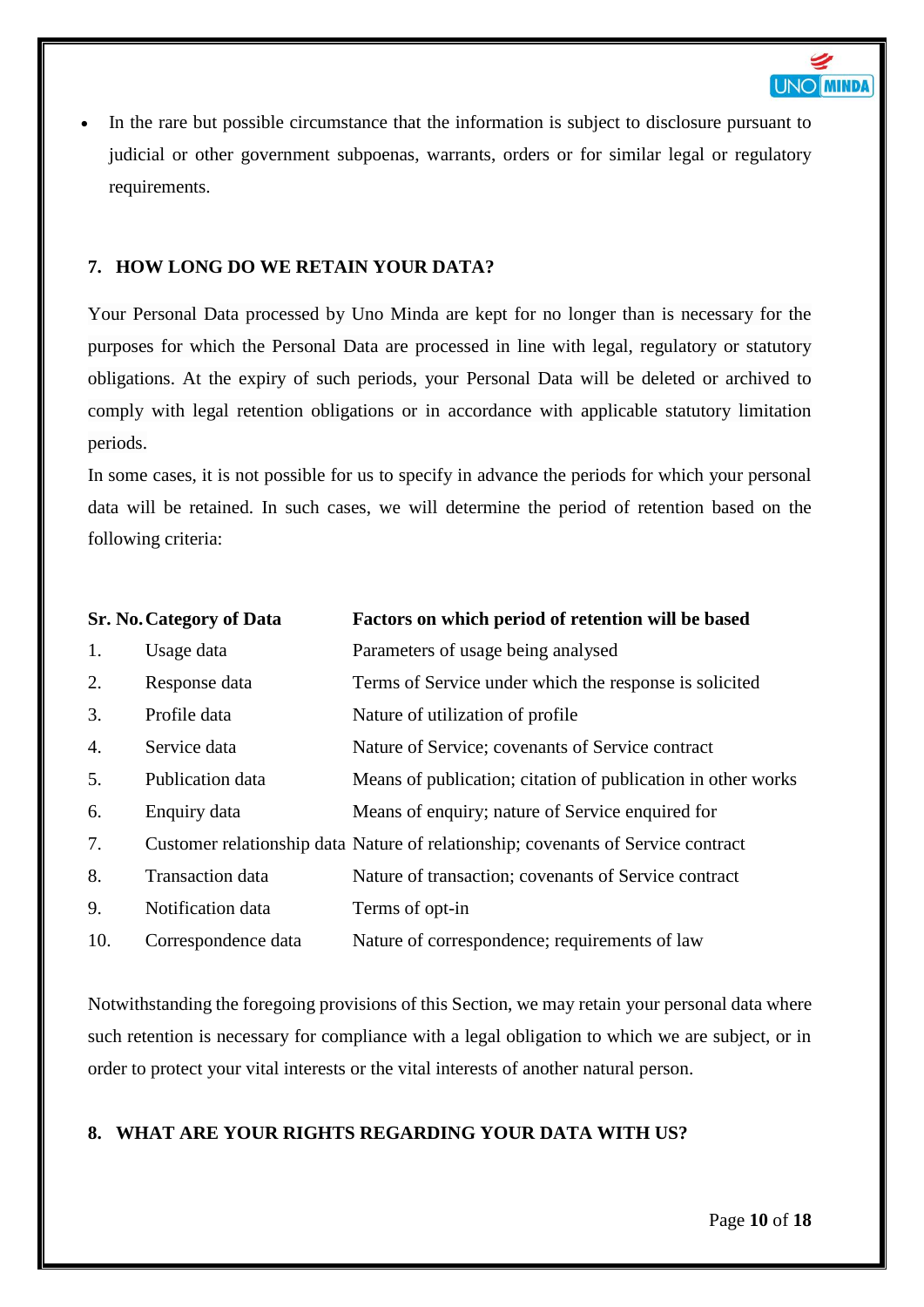

This Section summarises the rights that you have under data protection law. Please note that some of the rights available to you are convoluted and may not be represented in detail in this Policy. We advise you to peruse the relevant laws for a complete understanding your rights. Your principal rights concerning your Personal Data under GDPR are as below:

- **Right to access:** You have the right to confirmation as to whether or not we process your personal data and, where we do, access to the personal data, together with certain additional information. That additional information includes details of the purposes of the processing, the categories of personal data concerned and the recipients of the personal data. Subject to the condition that the rights and freedoms of others are not affected, we will supply to you a copy of your personal data. The first copy will be provided free of charge, but additional copies may be subject to a reasonable fee. You can request your personal data with us, by emailing us on privacy@unominda.com.
- **Right** to **rectification:** You have the right to have any inaccurate personal data about you rectified and, taking into account the purposes of the processing, to have any incomplete personal data about you completed.
- **Right to erasure:** In certain circumstances you have the right to the erasure of your personal data without undue delay. Those circumstances include: the personal data provided to us is no longer necessary in relation to the purposes for which it was collected or otherwise processed; you withdraw consent to consent-based processing; you object to the processing under certain rules of applicable data protection law; the processing is for direct marketing purposes; and the personal data have been unlawfully processed. However, there are exclusions of the right to erasure. The general exclusions include where processing is necessary: for exercising the right of freedom of expression and information; for compliance with a legal obligation; or for the establishment, exercise or defence of legal claims.
- **Right to restrict processing:** In some circumstances you have the right to restrict the processing of your personal data. Those circumstances are: you contest the accuracy of the personal data; processing is unlawful but you do not desire erasure; we no longer need the personal data for the purposes of our processing, but you require personal data for the establishment, exercise or defence of legal claims; and you have objected to processing, pending the verification of that objection. Where processing has been restricted on this basis, we may continue to store your personal data. However, we will only otherwise process it: with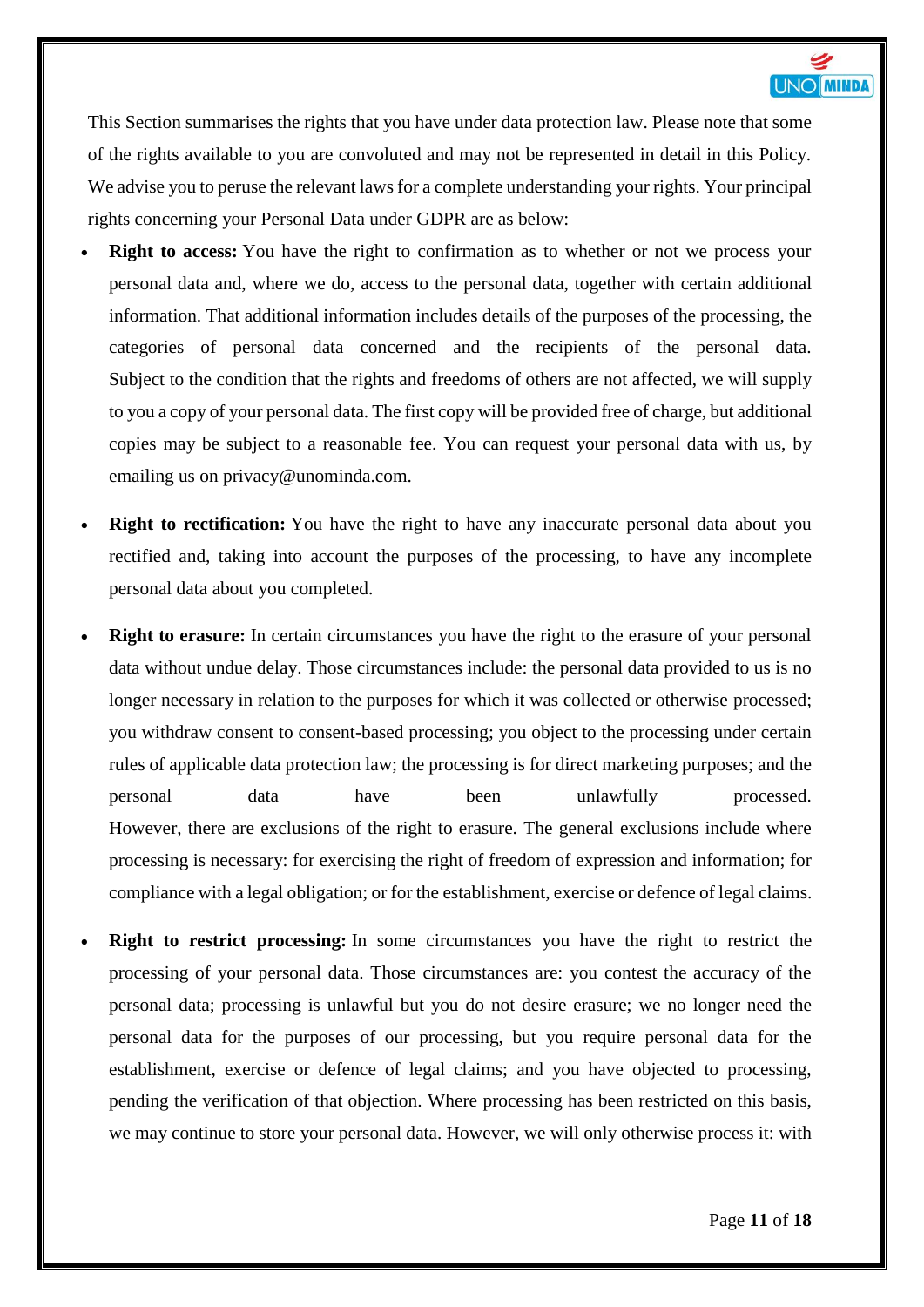

your consent; for the establishment, exercise or defence of legal claims; for the protection of the rights of another natural or legal person; or for reasons of important public interest.

- **Right to object to processing:** You have the right to object to our processing of your personal data on grounds relating to your particular situation, but only to the extent that the legal basis for the processing is that the processing is necessary for: the performance of a task carried out in the public interest or in the exercise of any official authority vested in us; or the purposes of the legitimate interests pursued by us or by a third party. If you make such an objection, we will cease to process the personal information unless we can demonstrate compelling legitimate grounds for the processing which override your interests, rights and freedoms, or the processing is for the establishment, exercise or defence of legal claims. You have the right to object to our processing of your personal data for direct marketing purposes (including profiling for direct marketing purposes). If you make such an objection, we will cease to process your personal data for this purpose. You have the right to object to our processing of your personal data for scientific or historical research purposes or statistical purposes on grounds relating to your particular situation, unless the processing is necessary for the performance of a task carried out for reasons of public interest.
- **Right to data portability:** To the extent that the legal basis for our processing of your personal data is: (a) consent; or (b) that the processing is necessary for the performance of a contract to which you are party or in order to take steps at your request prior to entering into a contract, and such processing is carried out by automated means, you have the right to receive your personal data from us in a structured, commonly used and machine-readable format. However, this right does not apply where it would adversely affect the rights and freedoms of others.
- **Right to complain to a supervisory authority:** If you consider that our processing of your personal information infringes data protection laws, you have a legal right to lodge a complaint with a supervisory authority responsible for data protection. You may do so in the EU member state of your habitual residence, your place of work or the place of the alleged infringement.
- **Right to withdraw consent:** To the extent that the legal basis for our processing of your personal information is consent, you have the right to withdraw that consent at any time. Withdrawal will not affect the lawfulness of processing before the withdrawal. You may exercise any of your rights in relation to your personal data by a written notice to us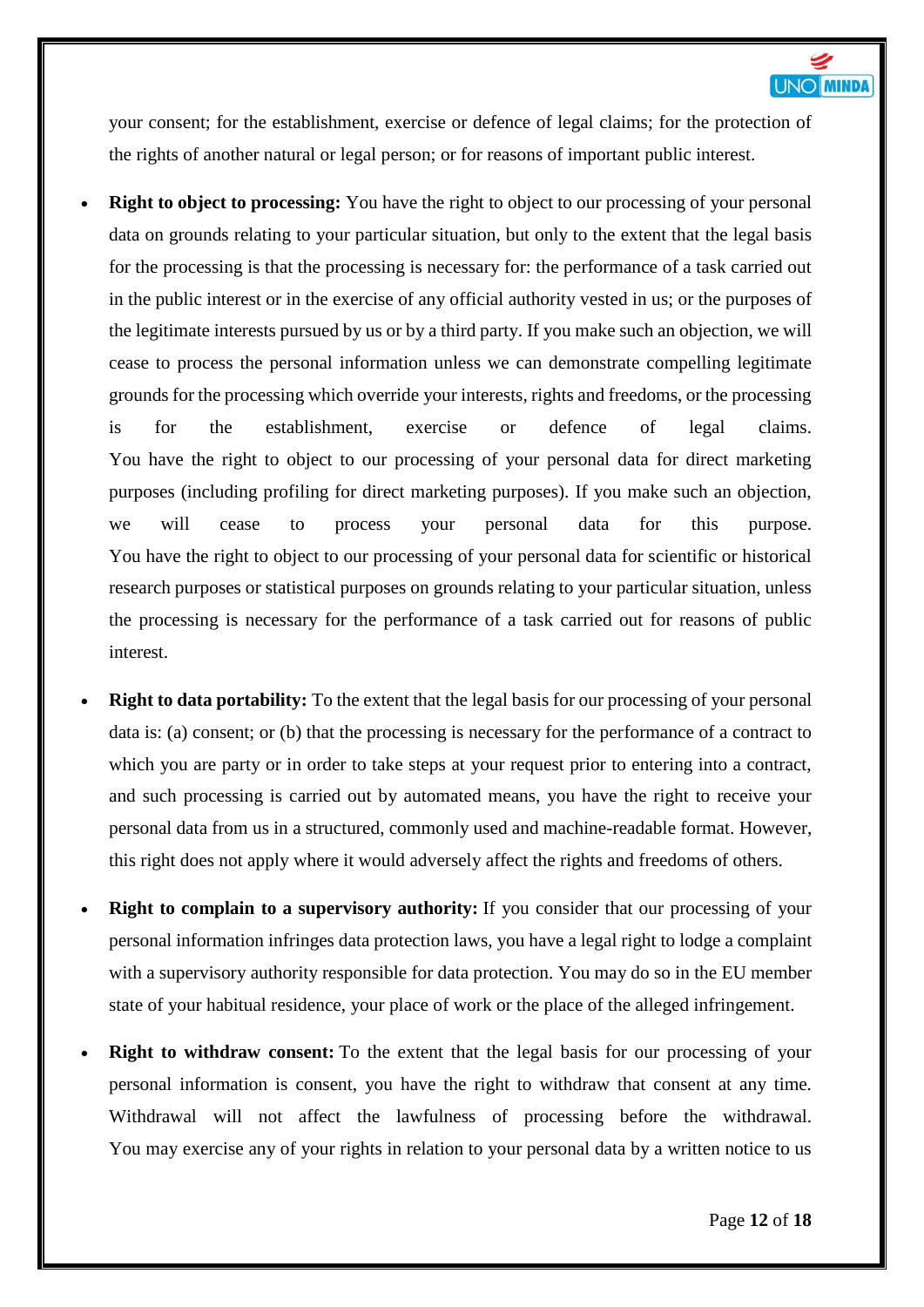

on privacy@unominda.com. In order for us to comply with your request, your notice must clearly state the right that you wish to exercise and identify your information in respect of which you wish to exercise such right. Please note that as a security measure, we may require you to verify your identity before accepting any request concerning your Personal Data.

# <span id="page-12-0"></span>**9. HOW DO WE USE COOKIES?**

A cookie is a file containing a unique identifier (a string of letters and numbers) that is sent by a web server to a web browser and is stored by the browser. The identifier is then sent back to the server each time the browser requests a page from the server. Cookies may be either "persistent" cookies or "session" cookies: a persistent cookie will be stored by a web browser and will remain valid until its set expiry date, unless deleted by the user before the expiry date; a session cookie, on the other hand, will expire at the end of the user session, that is, when the web browser is closed. Cookies do not typically contain any information that personally identifies you, but personal information that we store about you may be linked to the information stored in and obtained from cookies.

We use cookies for the following purposes:

- **Advertising.** We use cookies to help us to display advertisements that will be relevant to you.
- **Analysis.** We use cookies to help us to analyse the use and performance of our website and services.
- **Authentication.** We use cookies to identify you when you visit our website and as you navigate our website.
- **Cookie consent.** We use cookies to store your preferences in relation to the use of cookies more generally.
- **Personalisation.** We use cookies to store information about your preferences and to personalise the website for you.
- Security. We use cookies as an element of the security measures used to protect user accounts, including preventing fraudulent use of login credentials, and to protect our website and services generally.
- **Status.** We use cookies to help us to determine if you are logged into our website.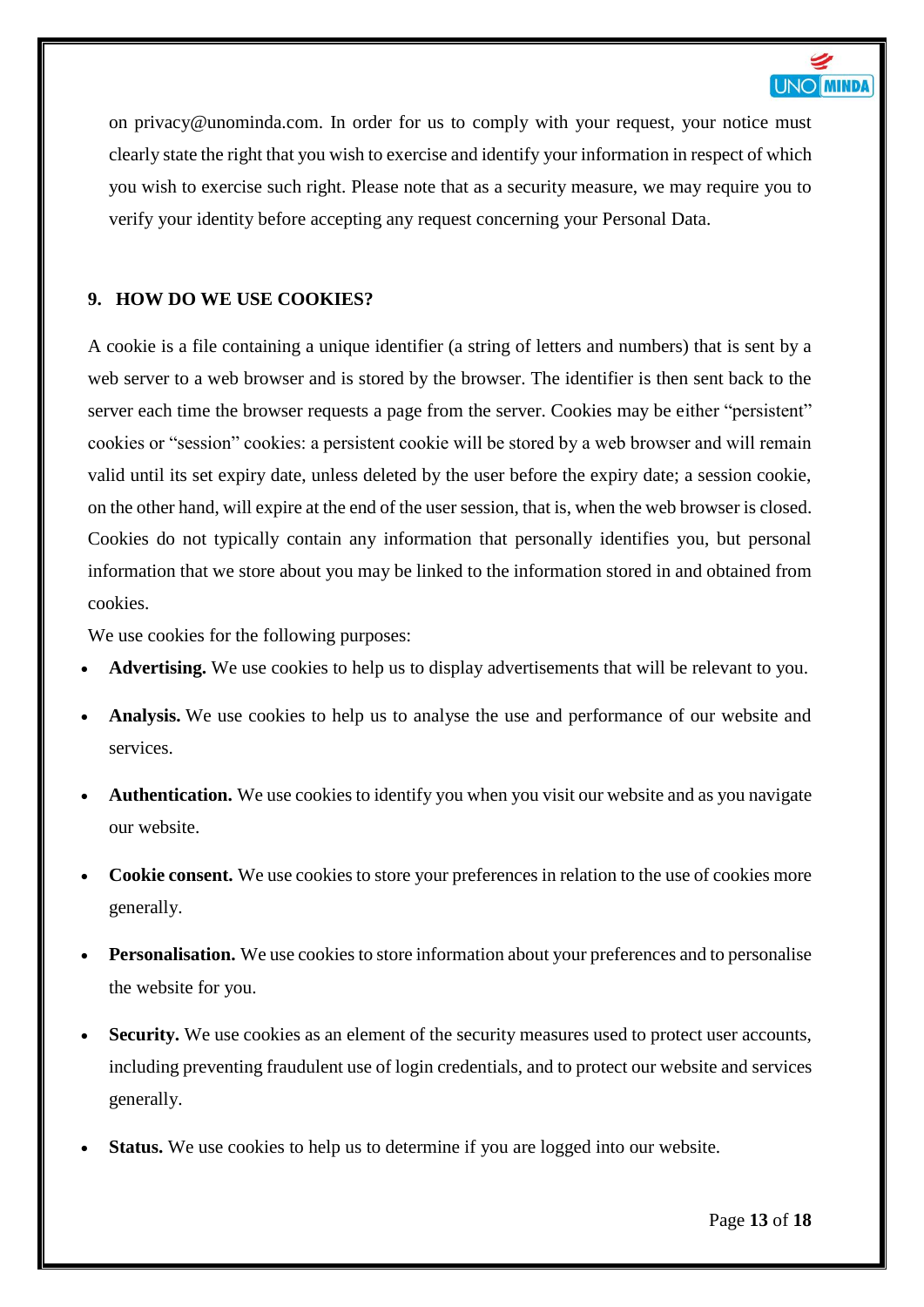

In addition to the cookies mentioned above, additional cookies may be used by third-party service providers. Such third-party service providers use cookies and those cookies may be stored on your computer when you visit our website.

- We use Google Analytics to analyse the use of our website. Google Analytics gathers information about website use by means of cookies. The information gathered relating to our website is used to create reports about the use of our website. Google's privacy policy is available at: [https://www.google.com/policies/privacy/.](https://policies.google.com/privacy)
- We publish Google AdSense interest-based advertisements on our website. These are tailored by Google to reflect your interests. To determine your interests, Google will track your behavior on our website and on other websites across the web using cookies. You can view, delete or add interest categories associated with your browser by visiting: [https://adssettings.google.com.](https://adssettings.google.com/) You can also opt out of the AdSense partner network cookie using those settings or using the Network Advertising Initiative's multi-cookie opt-out mechanism at: [http://optout.networkadvertising.org.](http://optout.networkadvertising.org/) However, these opt-out mechanisms themselves use cookies. This means that if you clear the cookies from your browser, your optout will not be maintained. To ensure that an opt-out is maintained in respect of a particular browser, you may wish to consider using the Google browser plug-ins available at: [https://support.google.com/ads/answer/7395996.](https://support.google.com/ads/answer/7395996)

Most browsers allow you to refuse to accept cookies and to delete cookies. The methods for doing so vary from browser to browser, and from version to version. You can however obtain up-to-date information about blocking and deleting cookies via these links:

- Chrome: <https://support.google.com/chrome/answer/95647?hl=en>
- Firefox: <https://support.mozilla.org/en-US/kb/enable-and-disable-cookies-website-preferences>
- Opera: <http://www.opera.com/help/tutorials/security/cookies/>
- Internet Explorer: [https://support.microsoft.com/en-gb/help/17442/windows-internet](https://support.microsoft.com/en-gb/help/17442/windows-internet-explorer-delete-manage-cookies)[explorer-delete-manage-cookies](https://support.microsoft.com/en-gb/help/17442/windows-internet-explorer-delete-manage-cookies)
- Safari: <https://support.apple.com/kb/PH21411>
- Edge: <https://privacy.microsoft.com/en-us/windows-10-microsoft-edge-and-privacy>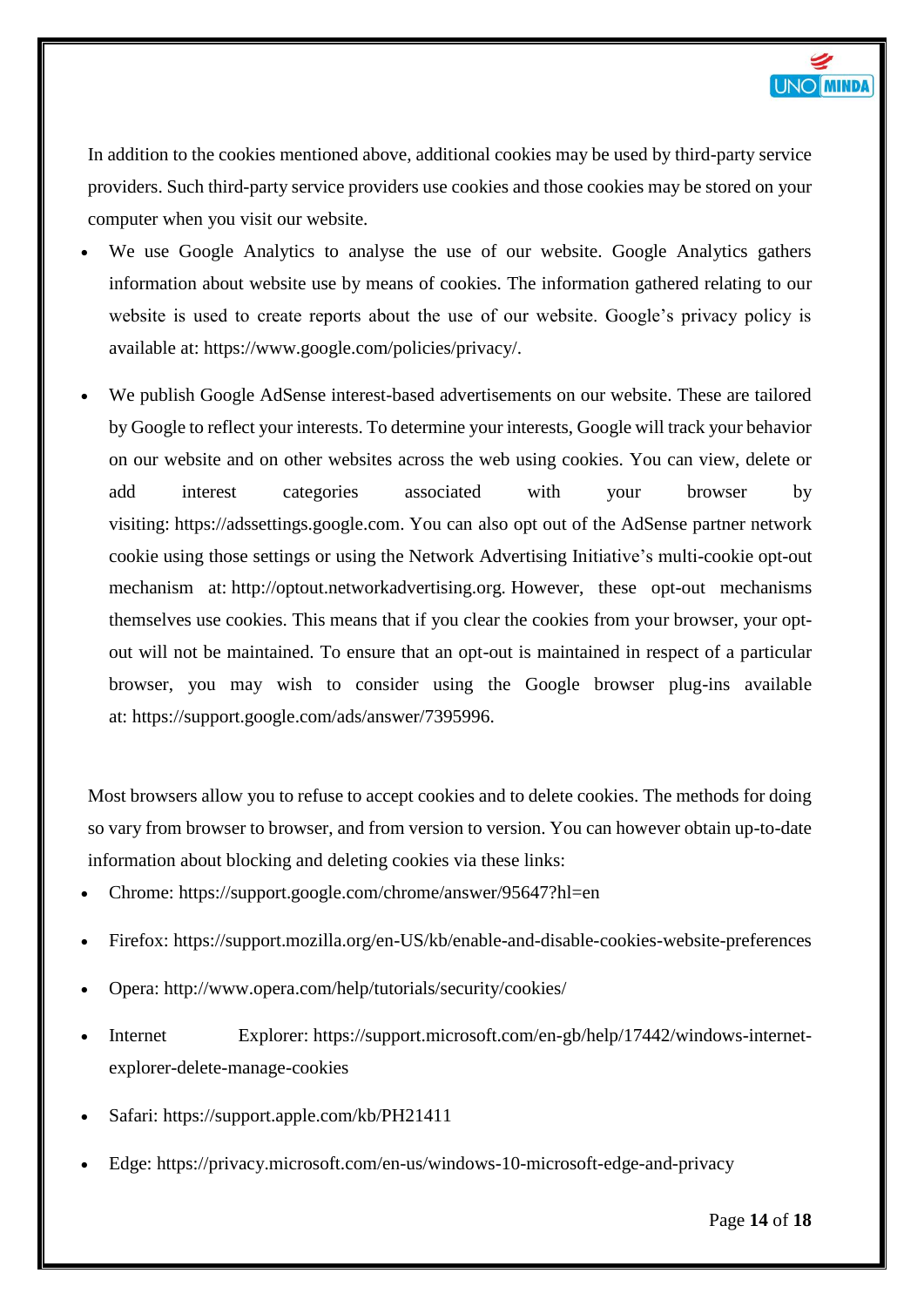

# <span id="page-14-0"></span>**10. CONTACT US**

- This Website is owned and operated by Minda Industries Limited
- We are registered in India under registration number xxxxx
- Our registered office address is
- You can contact us (a) by post: at our registered office address provided above; (b) by email: on grievance.redressal@mindagroup.com; (c) by telephone: on the contact number published on our Website from time to time; (d) by Website: by using our website contact form on https://www.unominda.com/contact-us

#### <span id="page-14-1"></span>**Uno Minda Cookie Policy**

1. Date created: 3 May 2022

This Cookie Policy applies to any website, branded pages on third party platforms (such as Facebook, LinkedIn, Twitter, and YouTube), and applications accessed or used through such websites, which are operated by or on behalf of Minda Industries Limited or its Group companies By using Uno Minda' websites, you are consenting to our use of cookies in accordance with this Cookie Policy. If you do not agree to our use of cookies, you should set your browser settings accordingly or terminate the use of this site. Disabling cookies may impact your user experience while on the Uno Minda website.

| What                                                                                                   |    | are |            |         | cookies? |  |  |  |
|--------------------------------------------------------------------------------------------------------|----|-----|------------|---------|----------|--|--|--|
| Cookies are files or pieces of information that may be stored on your computer (or other internet-     |    |     |            |         |          |  |  |  |
| connected devices, such as a smartphone or tablet) when you visit a website. A cookie will usually     |    |     |            |         |          |  |  |  |
| contain the name of the website from which the cookie has come from, the "lifetime" of the cookie      |    |     |            |         |          |  |  |  |
| (i.e. how long it will remain on your device), and a randomly generated unique number.                 |    |     |            |         |          |  |  |  |
| What                                                                                                   | do | we  | <b>use</b> | cookies | for?     |  |  |  |
| We use cookies to make our sites easier to use, and to better tailor them and our products to your     |    |     |            |         |          |  |  |  |
| interests and needs. Cookies may also be used to help speed up your future activities and              |    |     |            |         |          |  |  |  |
| experience on our sites. Cookies help us provide you with a better website experience, by enabling     |    |     |            |         |          |  |  |  |
| us to monitor which pages you visit. We also use cookies to compile anonymous, aggregated              |    |     |            |         |          |  |  |  |
| statistics that allow us to understand how people use our sites and to help us improve their structure |    |     |            |         |          |  |  |  |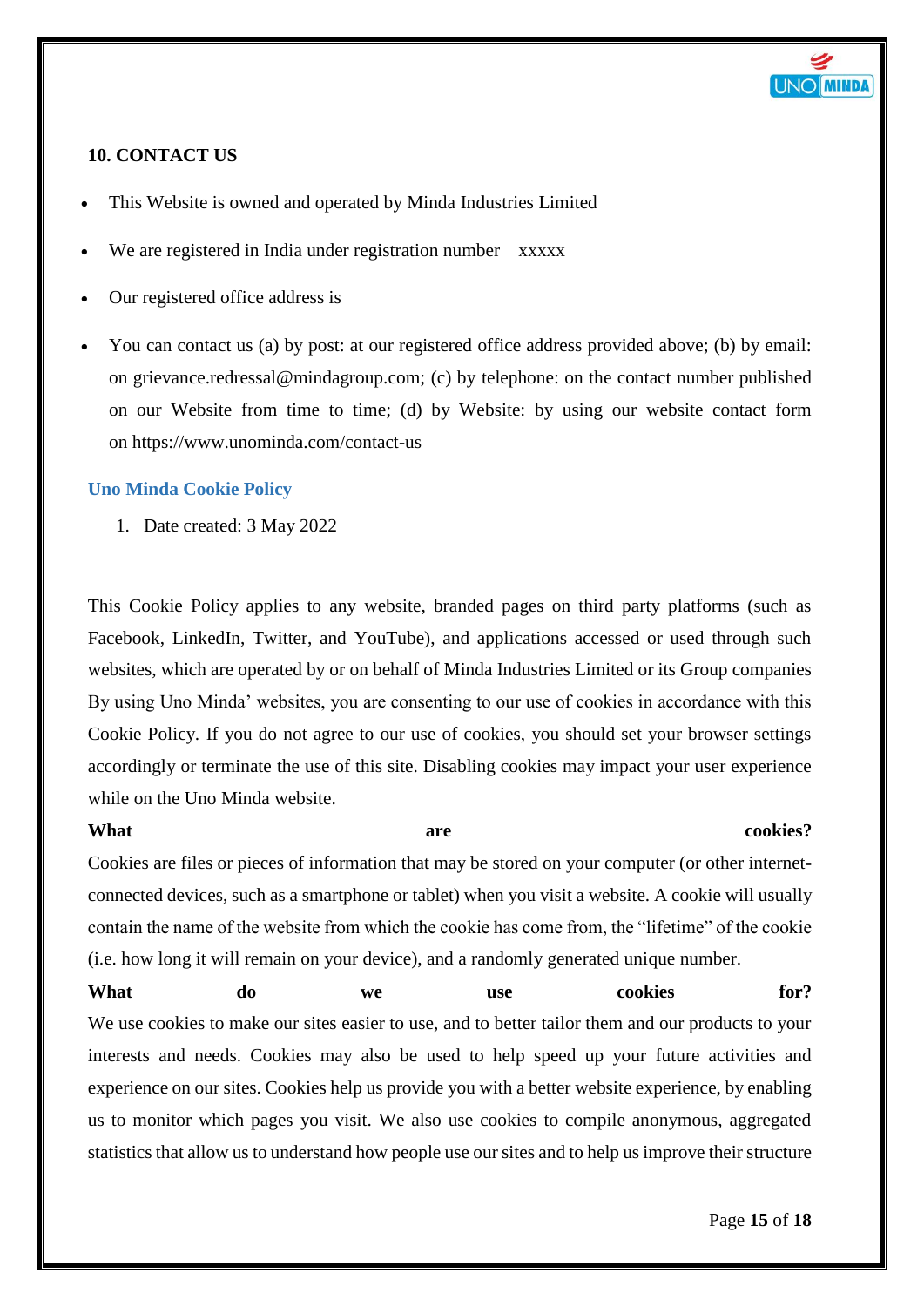

and content. We understand and respect your right to privacy and assure that we cannot identify you personally from this information.

**What types of cookies do we use?** There are two main kinds of cookies: "session" cookies and "persistent" cookies.

Session cookies only last for the duration a user uses our website and are deleted from your computer when you close your browser.

Persistent cookies outlast user sessions and remain stored on your computer until they are manually deleted, or until they reach their expiry date. How long the cookie remains on your device will depend on the duration or "lifetime" of the specific cookie and on your browser settings.

You can choose to accept or decline cookies. Most web browsers automatically accept cookies, but you can choose to modify your browser settings to decline cookies. This may prevent you from using some features of our websites.

Cookies **on** on this Website We use persistent cookies on this website to provide links to social network sharing services, and to update you on our most popular content.

#### **Third Cookies** Party **Party** Cookies

We do not use third-party cookies.

#### **Google Analytics**

We also use cookies to help us improve the website's usability and for marketing purposes. We may also use cookies to identify the pages you visit. This helps us analyze data about webpage traffic and improve our website to tailor it to customer needs. We only use this information for the purpose of statistical analysis, after which, the data is removed from the system.

For this purpose we use Google Analytics. Google Analytics generates statistical and other insights about the use of our websites by means of cookies, which are stored on users' computers. The information generated relating to our website is used to create reports about the use of the website. Google will store and use this information. Google's privacy policy is available at www.google.com/privacypolicy.html.

For additional information, please refer to our:

• Privacy Policy

#### **https://www.unominda.com/cookie-policy/**

#### **Uno Minda Terms of use**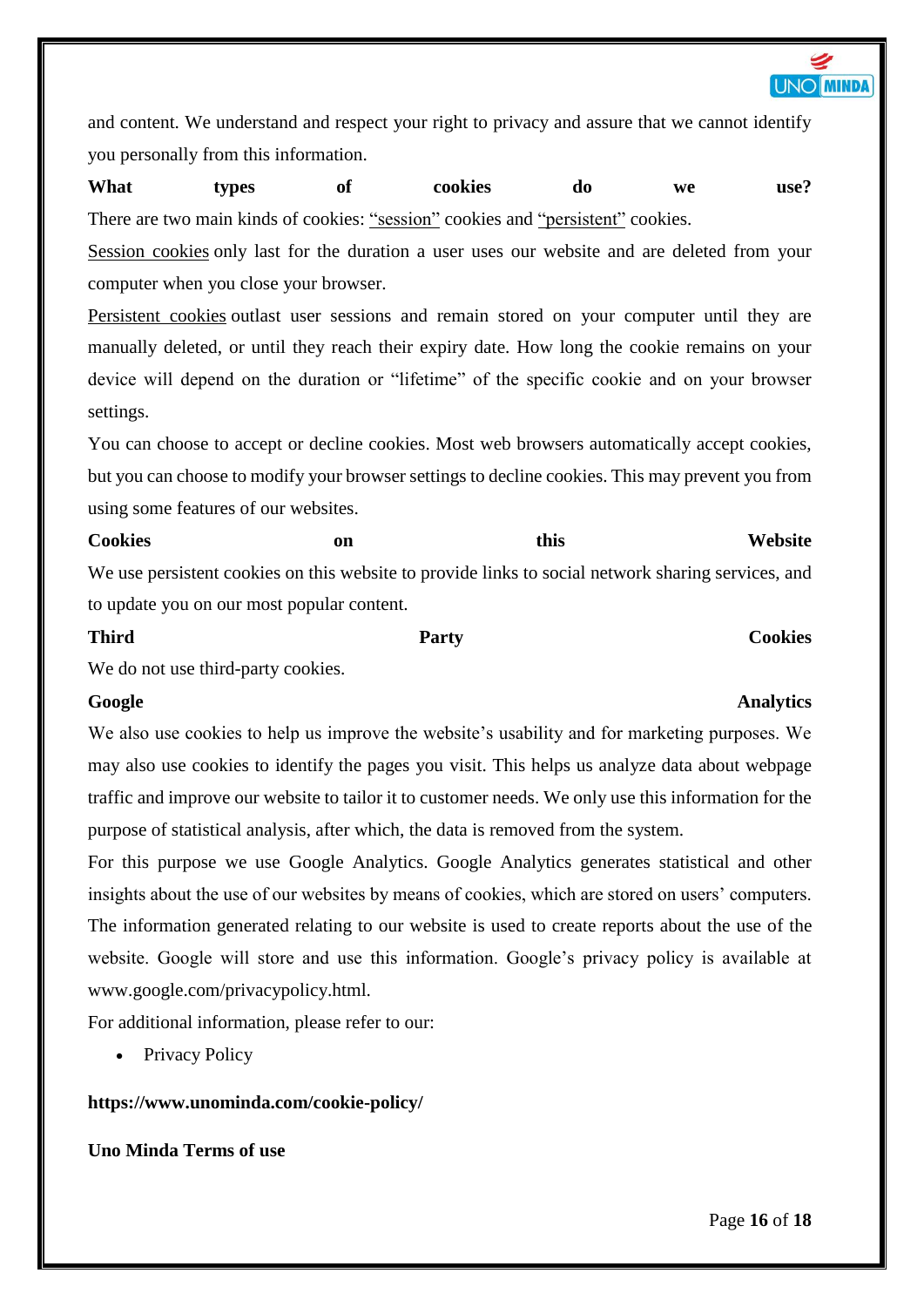

Please read the following terms and conditions carefully.

They govern your access and use of this website. By accessing or using the Uno Minda web site, you indicate your full acceptance and acknowledgement of these terms and conditions. Uno Minda may modify these terms and conditions from time-to-time as posted on this web site.

To read Uno Minda's policies on data collection, storage and use, please refer to our Privacy Policy.

#### **Usage of the Site**

The Uno Minda Site provides general information and details on our services. However, this does not constitute an offer for our services or a contractual obligation to perform a service for a client unless agreed upon mutually in a written contract.

If you have any queries on the information presented on this web site, please email us.

# **Restrictions on Use**

All the information, materials, images, logos, graphics, icons and other elements on the Uno Minda website are owned and/or copyrighted by Uno Minda unless specified otherwise.

Permission is granted to download materials from this web site for your informational and personal (i.e., non-commercial) use only, and is limited to one copy. Any other reproduction or editing by any means, mechanical or electronic, without the express written permission of Uno Minda is strictly prohibited. You may not refer to the URL of this web site nor link to this web site without the prior written approval of Uno Minda.

You agree that Uno Minda may, in its sole discretion, at any time terminate your access to the web site and any account(s) you may have in connection with the web site. Uno Minda may also monitor access to the web site.

#### **Restriction of Liability**

Despite Uno Minda's efforts to provide accurate information, it is not possible to completely ensure that all information posted on this web site is constantly correct. Uno Minda assumes no responsibility for errors or omissions in the materials on the server. THIS WEB SITE AND ALL INFORMATION, AND MATERIAL CONTAINED HEREIN IS PROVIDED "AS IS" WITHOUT WARRANTY OF ANY KIND, EITHER EXPRESS OR IMPLIED, INCLUDING, BUT NOT LIMITED TO, THE IMPLIED WARRANTIES OF MERCHANTABILITY,